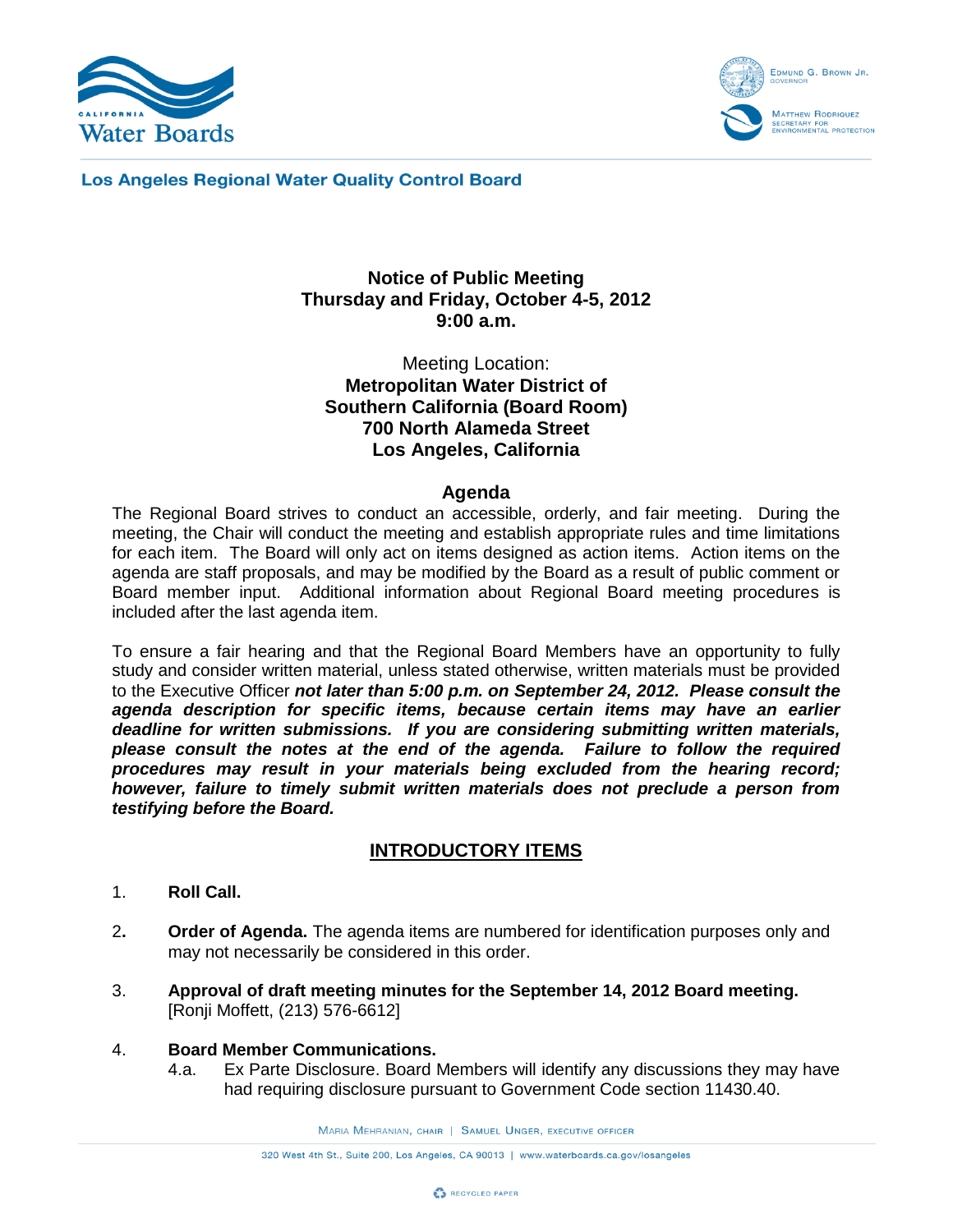- 4.b. Board Member Reports. The Board Members may discuss communications, correspondence, or other items of general interest relating to matters within the Board's jurisdiction.
- 5. **Executive Officer's Report.** [Samuel Unger, (213) 576-6605]
- 6. **Update from State Board.** [Fran Spivy-Weber, (916) 341-5607]
- 7. **Public Forum.** Any person may address the Board regarding any matter within the Board's jurisdiction provided the matter does not appear elsewhere on this agenda, has not been scheduled to appear on a future agenda, and is not expected to be imminently scheduled for the Board's consideration. Remarks will be limited to three (3) minutes, unless otherwise directed by the Chair. If a person intends to use a PowerPoint presentation or other visual aid, you must contact Ronji Moffett, (213) 576-6612, at the Regional Board at least 48 hours prior to the meeting to arrange for equipment use and be prepared to load any PowerPoint presentation on the computer prior to the meeting to assure the orderly conduct of the meeting. *(This item will follow Item 8 on October 5, 2012.)*

# **PUBLIC HEARING**

8. Public hearing on the Tentative National Pollutant Discharge Elimination System (NPDES) Permit for Municipal Separate Storm Sewer System (MS4) discharges within the Coastal Watersheds of Los Angeles County, with the exception of discharges originating from the City of Long Beach, NPDES No. CAS004001 (Tentative Order). During the hearing, Regional Board staff will provide an overview of the Tentative Order and a summary and response to significant comments received, and will answer any questions by the Regional Board. Parties and interested persons will have the opportunity to address the Regional Board on the Tentative Order as provided in the Notice of Opportunity for Public Comment and Notice of Public Hearing dated June 6, 2012. No new written materials may be submitted on the Tentative Order. Final Board action will not be taken on October  $4<sup>th</sup>$  or  $5<sup>th</sup>$ . The Board will continue the hearing and expects to consider adoption of a Revised Tentative Order in November 2012. (*Written comments were due by noon on July 23, 2012.)* [Ivar Ridgeway, (213) 620-2150]

### **CLOSED SESSION**

- 9. As authorized by Government Code section 11126, the Regional Board will be meeting in closed session. Closed session items are not open to the public. Items the Board may discuss include the following: [Jennifer Fordyce (JF) (916) 324-6682; Frances McChesney (FM), (916) 341-5174; Nicole Johnson (NJ) (916) 322-4142]
	- 9.1 *State Department of Finance, State Water Resources Control Board and Los Angeles Regional Water Quality Control Board v. Commission on State Mandates,* Los Angeles County Superior Court Case No. BS130730. [Challenging the Commission's decision that portions of the LA MS4 permit created unfunded state mandates]. (JF)
	- 9.2 *In re: Halaco Engineering Company,* United States Bankruptcy Court Central District of California, Northern Division, No. ND-02-1255 RR [Regarding a CDO and CAO at the Oxnard Property]. (JF)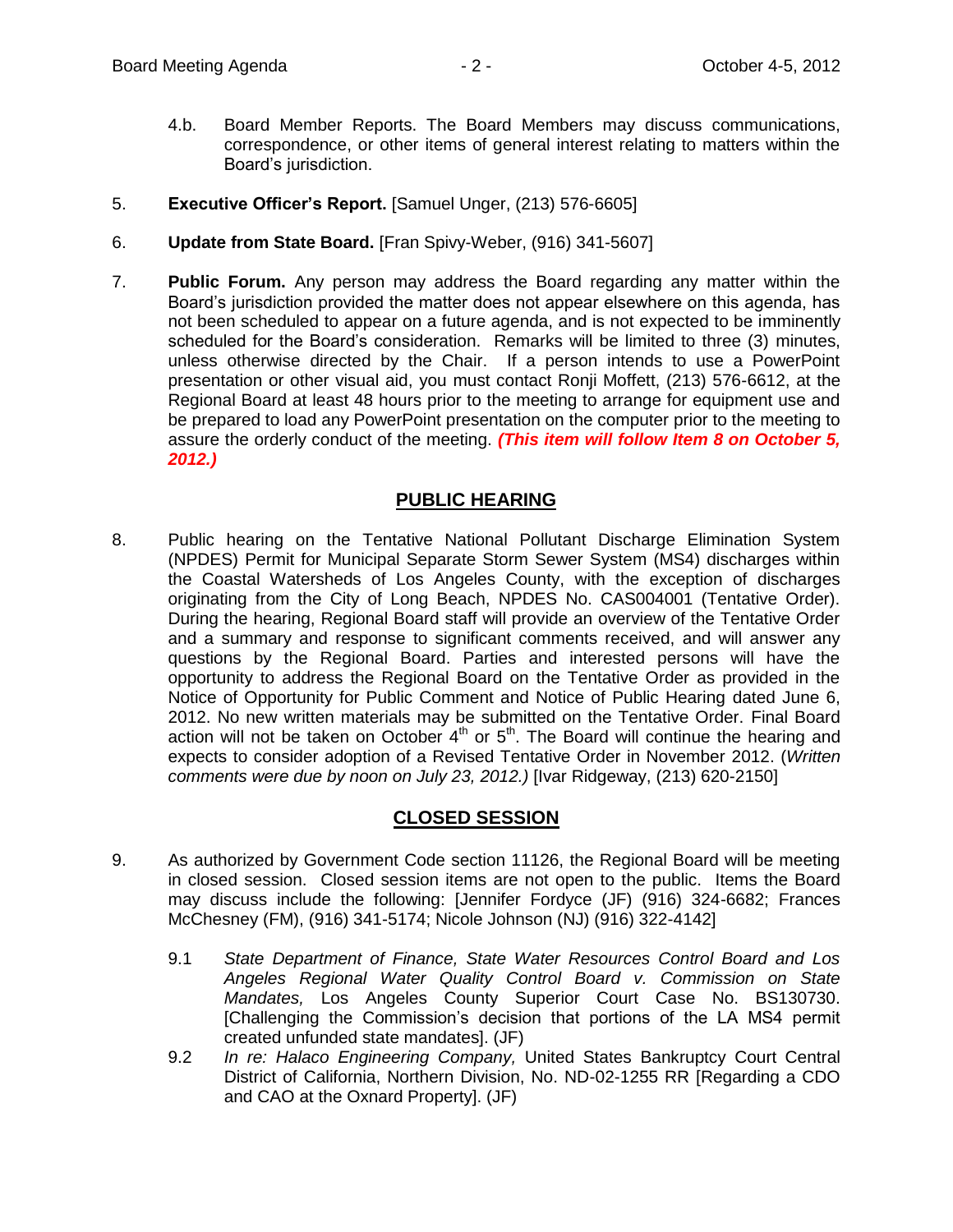- 9.3 *In re: Los Angeles Region Water Permit – Ventura County,* Commission on State Mandate Test Claim No. 110-TC-01 *[Regarding a test claim filed by* Ventura County Watershed Protection District and the County of Ventura alleging that portions of Order No. R4-2010-0108 created an unfunded state mandate]. (JF)
- 9.4 *In re: Petition of City of Redondo Beach for Review of Administrative Civil Liability Order No. R4-2008-0058-M, SWRCB/OCC File A-2124 [*Challenging assessment of mandatory minimum penalties for violations of Order Nos. 99-057 and R4-2005-0016]. (FM)
- 9.5 *In re: Petition of Signal Hill, Downey, et al, for Review of Order No. R4-2009- 0130, SWRCB/OCC File A-2071 [*Challenging the incorporation into the MS4 Permit of the Waste Load Allocations from the Los Angeles River Watershed Trash TMDL.] (JF)
- 9.6 *In re: Kinder Morgan, Inc., Chevron Corp., et al for Review of Revised Cleanup and Abatement Order No. R4-2008-0006, SWRCB/OCC File A-2085*  [Challenging the revised cleanup goals in the order]. (FM)
- 9.7 *In re: Upper Santa Clara River Chloride Total Maximum Daily Load Requirements Imposed by the Los Angeles Regional Water Quality Control Board in R*esolution R40-2008-0012. Commission on State Mandates Test Claim No. 10-TC-09 [Regarding a test claim filed by the Santa Clarita Valley Sanitation District of Los Angeles County alleging that portions of Resolution R4- 2008-0012 created an unfunded state mandate]. (JF)
- 9.8 *Joan C. Lavine v. State Water Resources Control Board and Los Angeles Regional Board,* Los Angeles County Superior Court Case No. BS128989 [Challenging the Basin Plan Amendment prohibiting on-site wastewater disposal systems in the Malibu Civic Center area]. (FM)
- 9.9 *Charles Conway et al. v. State Water Resources Control Board and Los Angeles Regional Water Quality Control Board,* Ventura County Superior Court Case No. 56-2011-00399391-CU-WM-VTA [Challenging the McGrath Lake TMDL for polychlorinated biphenyls (PCBs), pesticides, and sediment toxicity]. (JF)
- 9.10 *In re: Petition of Santa Monica Baykeeper and Heal the Bay, SWRCB/OCC File A-2175* [Challenging the Memorandum of Understanding between the City of Malibu, the Los Angeles Regional Board, and the State Water Resources Control Board regarding phased implementation of the Basin Plan amendment prohibiting on-site wastewater disposal systems in the Malibu Civic Center area]. (FM)
- 9.11 *Green Acres, LLC v. Los Angeles Regional Water Quality Control Board and State Water Resources Control Board*, Los Angeles County Superior Court Case No. BS138872 [Challenging the Basin Plan Amendment prohibiting on-site wastewater disposal systems in the Malibu Civic Center area]. (FM)
- 9.12 Consultation with counsel about:
	- (a) A judicial or administrative adjudicatory proceeding that has been formally initiated to which the Regional Board is a party;
	- (b) A matter that, based on existing facts and circumstances, presents significant exposure to litigation against the Regional Board; or
	- (c) A matter which, based on existing facts and circumstances, the Regional Board is deciding whether to initiate litigation. (JF/FM/NJ)
- 9.13 Consideration of the appointment, employment, or evaluation of performance about a public employee. (JF/FM/NJ)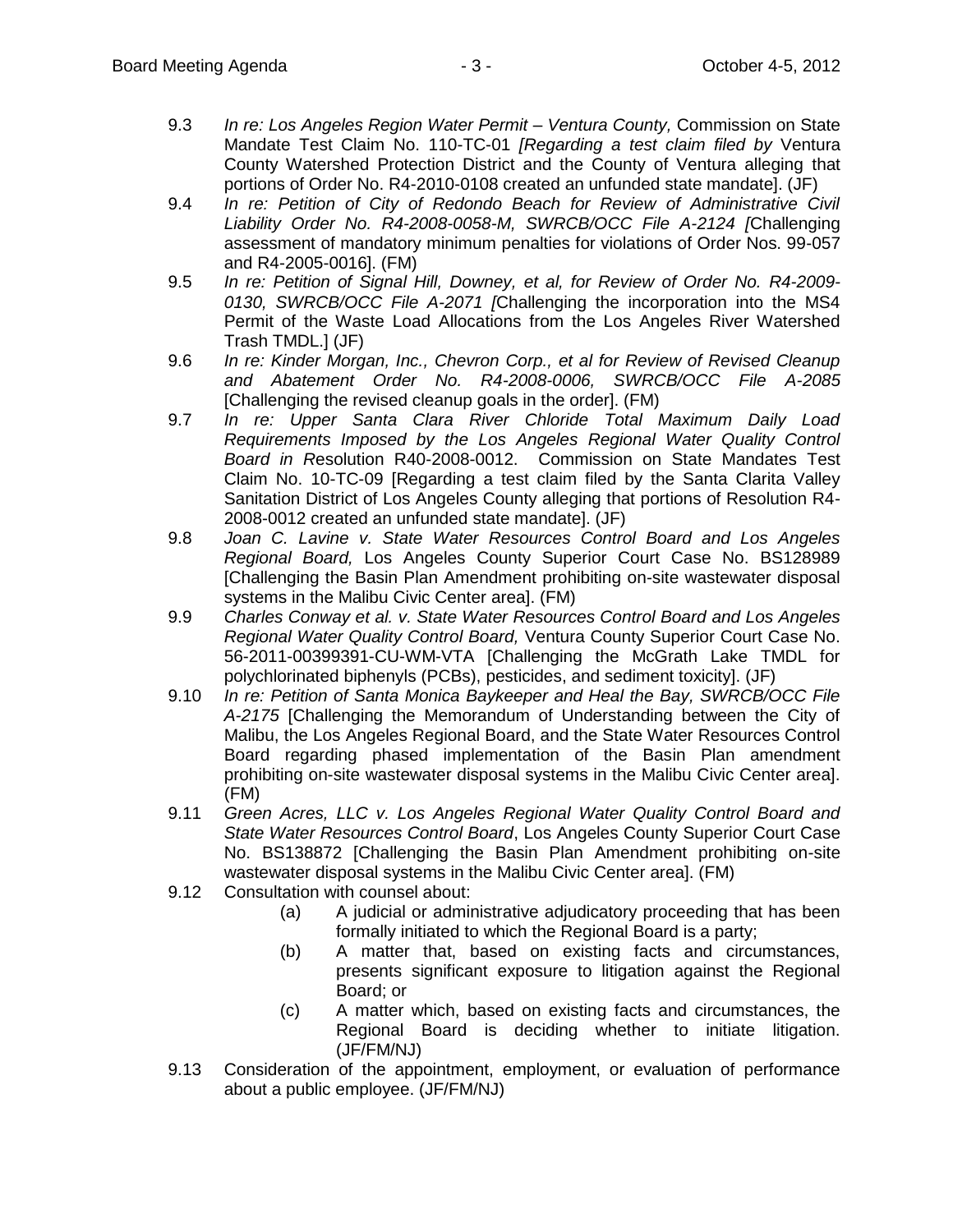10. **Adjournment of current meeting.** The next meeting will be a held on November 8, 2012 beginning at 9:00 a.m. Location to be determined.

\*\* **Ex Parte Communications:** An ex parte communication is a communication to a board member from any person, about a pending matter, that occurs in the absence of other parties and without notice and opportunity for them to respond. The California Government Code prohibits the board members from engaging in ex parte communications during permitting, enforcement, and other "quasi-adjudicatory" matters. The Regional Board discourages ex parte communications during rulemaking and other "quasi-legislative" proceedings. The ex parte rules are intended to provide fairness, and to ensure that the board's decisions are transparent, based on the evidence in the administrative record, and that evidence is used only if stakeholders have had the opportunity to hear and respond to it. Ex parte rules do not prevent anyone from providing information to the water boards or requesting that the water boards take a particular action. They simply require that the information come into the record through proper channels during a duly noticed, public meeting. A board member who has engaged or been engaged in a prohibited ex parte communication will be required to publicly disclose the communication on the record and may be disqualified from participating in the proceeding. For more information, please look at the ex parte questions and answers document found at www.waterboards.ca.gov/laws\_regulations/docs/exparte.pdf

**Procedures:** The Regional Board follows procedures established by the State Water Resources Control Board. These procedures are established in regulations commencing with section 647 of title 23 of the California Code of Regulations. The Chair may establish specific procedures for each item, and consistent with section 648, subdivision (d) of title 23 of the California Code of Regulations may waive nonstatutory provisions of the regulations. Generally, all witnesses testifying before the Regional Board must affirm the truth of their testimony and are subject to questioning by the Board Members. The Board does not, generally, require the designation of parties, the prior identification of witnesses, or the cross examination of witnesses. Generally, speakers are allowed three minutes for comments. Any requests for an alternate hearing process, such as requesting additional time to make a presentation, should be made to the Executive Officer in advance of the meeting, and under no circumstances later than 5:00 p.m. on the Thursday preceding the Board meeting. The provisions of this paragraph shall be deemed superseded to the extent that they are contradicted by a hearing notice specific to a particular agenda item.

**\*\*\* Written Submissions:** Written materials (whether hand-delivered, mailed, e-mailed, or facsimiled) *must be received prior to the relevant deadline* established in the agenda and public notice for an item. If the submitted material is more than 10 pages or contains foldouts, color graphics, maps, or similar items, 12 copies must be submitted prior to the relevant deadline.

Failure to comply with requirements for written submissions is grounds for the Chair to refuse to admit the proposed written comment or exhibit into evidence. (Cal. Code Regs. tit. 23, § 648.4(e).) The Chair may refuse to admit written testimony into evidence unless the proponent can demonstrate why he or she was unable to submit the material on time or that compliance with the deadline would otherwise create a hardship. If any other party demonstrates prejudice resulting from admission of the written testimony, the Chair may refuse to admit it.

**\*\*\***

**Administrative Record:** Material presented to the Board as part of testimony that is to be made part of the record must be left with the Board. This includes photographs, slides, charts,